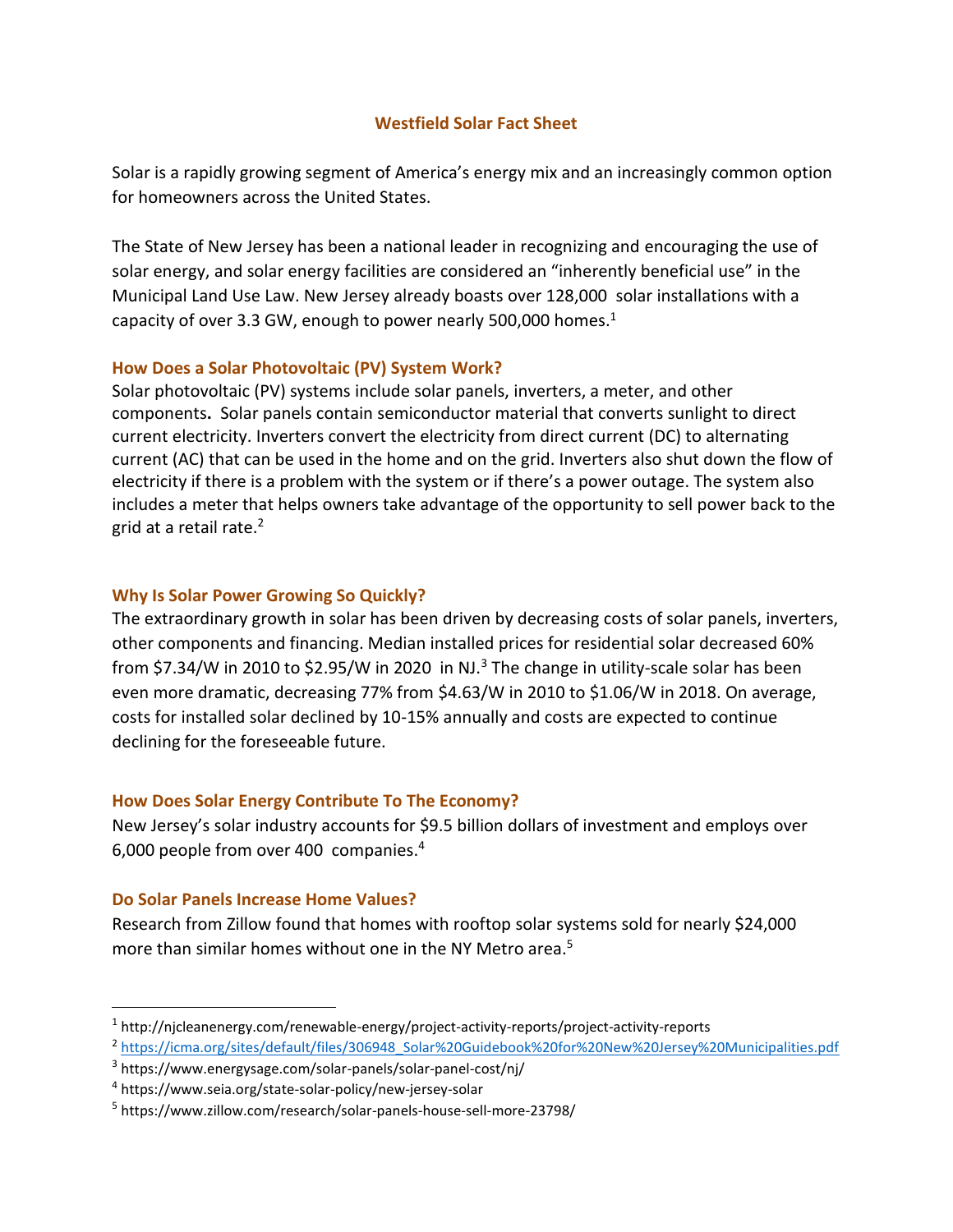#### **Do Solar Panels Create Glare Problems For Neighbors?**

For solar panels, reflected sunlight is wasted energy. That's why solar PV panels are made using blue or black materials and use anti-reflective coatings to absorb as much sunlight as possible. Modern solar PV panels can reflect down to 2% of incoming sunlight, which is less than soil or wood shingles.<sup>6</sup>

#### **Where On A Roof Should Solar Panels Be Installed?**

Since the sun rises in the East, moves along the South and sets in the West, a Southern facing roof will generally provide the longest time for solar exposure and most optimal conditions for production of energy. Other factors such as shading and the tilt of the roof will also impact solar production. A solar installation firm and its engineers can help a homeowner determine the viability of solar power on a roof.<sup>7</sup>

### **Do Solar Panels Become Toxic Waste When They Are Taken Off Roofs?**

The vast majority of rooftop solar installations use monosilicon and polysilicon solar panels, which are constructed of silicon (glass), aluminum and copper (for wiring). These panels do not contain heavy metals or other toxic materials. Additionally, over 90% of a PV module is recyclable and many manufacturers offer take-back programs.

Some types of thin-film solar modules do contain heavy metals such as cadmium<sup>8</sup>, but these modules are not regularly used for rooftop solar.<sup>9</sup> Additionally, credible studies have shown little to no evidence of toxic leaching from these types of solar modules and recycling programs exist to handle these modules when they are decommissioned.<sup>10 11</sup>

### **What Incentives Are Available to Support Rooftop Solar**

- Net Metering: When the solar PV system generates more electricity that is needed by the owner, the excess electricity can be sold back into the electricity grid at the retail rate.<sup>12</sup>
- **SRECS:** When a solar system generates a megawatt-hour (MWh) of solar power, it earns an SREC, which can then be sold to utilities to help them meet the New Jersey Renewable Portfolio Standard (RPS).<sup>13</sup> The price for a 2020 SREC in NJ was \$228 in July 2020.<sup>14</sup>

10

<sup>6</sup> [https://icma.org/sites/default/files/306948\\_Solar%20Guidebook%20for%20New%20Jersey%20Municipalities.pdf](https://icma.org/sites/default/files/306948_Solar%20Guidebook%20for%20New%20Jersey%20Municipalities.pdf)

<sup>7</sup> <https://news.energysage.com/does-my-roof-have-to-face-south-for-solar-to-make-financial-sense/>

<sup>&</sup>lt;sup>8</sup> [https://icma.org/sites/default/files/306948\\_Solar%20Guidebook%20for%20New%20Jersey%20Municipalities.pdf](https://icma.org/sites/default/files/306948_Solar%20Guidebook%20for%20New%20Jersey%20Municipalities.pdf) 9 <https://energyinformative.org/best-solar-panel-monocrystalline-polycrystalline-thin-film/>

[https://icma.org/sites/default/files/306948\\_Solar%20Guidebook%20for%20New%20Jersey%20Municipalities.pdf](https://icma.org/sites/default/files/306948_Solar%20Guidebook%20for%20New%20Jersey%20Municipalities.pdf) <sup>11</sup> <https://www.ncbi.nim.nih.gov/pmc/articles/MC5607867>

<sup>12</sup> <https://www.energysage.com/solar-panels/solar-rebates-incentives/nj/>

<sup>13</sup> <https://www.njcleanenergy.com/srec>

<sup>14</sup> [https://www.srectrade.com/markets/rps/srec/new\\_jersey](https://www.srectrade.com/markets/rps/srec/new_jersey)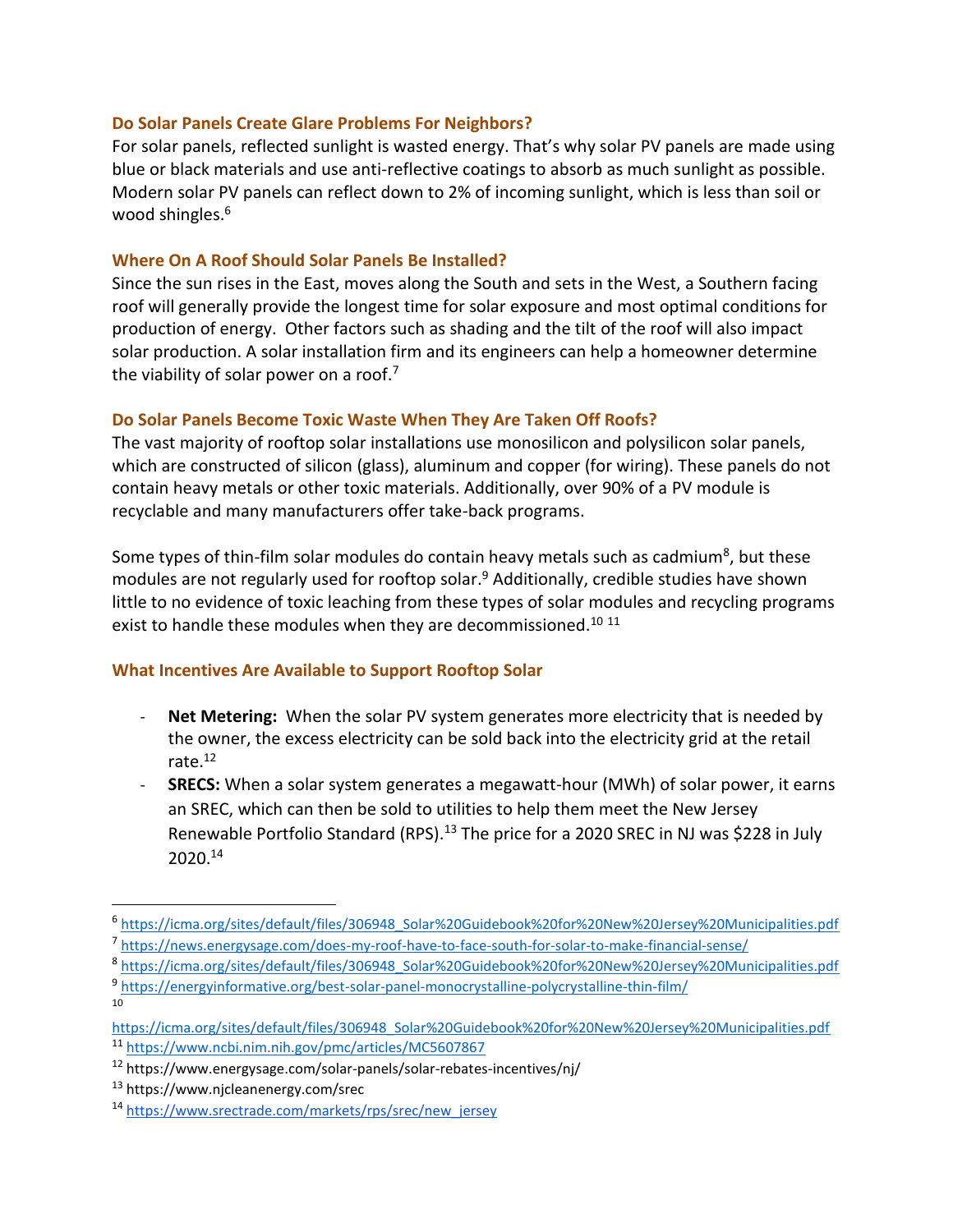- **Federal Investment Tax Credit:** The current 26% federal investment tax credit will step down to 22% in 2021 and then 10% starting in 2022.
- **Solar Sales Tax Exemption:** Home solar systems are 100% exempt from NJ sales tax.
- Property Tax Exemption: Installing a solar system will not increase property taxes on the addition to the home's value.<sup>15</sup>
- **Utility Incentives:** PSE&G has historically provided solar loans and SREC incentive programs for residential and commercial owners.<sup>16</sup>

# **How Much Can I Save With Solar Panels?**

The amount you can save depends on how you finance the purchase of the solar system. Similar to buying a car, you can lease a solar system, purchase one with a loan, or buy a system with cash. Each option provides different payback periods and long-term benefits.

Generally, a solar lease requires no upfront payment and can range from 15-25 years. With a lease, the homeowner doesn't own the system, the tax benefits or the energy credits<sup>17</sup> and savings average 10-30% compared to pre-installation utility bills.<sup>18</sup>

A solar loan from either a bank, finance company or the local utility often requires an upfront payment but can provide far greater savings as homeowners keep the tax credits and SRECs.

Finally, an all cash purchase will require the most upfront costs but can potentially reduce your electricity utility bills to a minor fixed inter-connection payment to the utility. Currently, this cost is \$5.00/mo for PSE&G for systems larger than 10kW.<sup>19</sup> Due to high electric prices and favorable incentives, payback periods in NJ are substantially shorter than the national average.<sup>20</sup> In NJ, solar panels typically pay for themselves in about 5 years, but last about 25 years.<sup>21</sup>

In addition to lower costs, solar power also reduces your exposure to future electricity price hikes. Electricity prices can be volatile and unpredictable in the long term as they are based on the price of nuclear, gas or coal power, which can be volatile. With a free fuel source, the price of solar energy is stable throughout the project lifetime.

# **Solar Calculators**

<sup>15</sup> <https://www.energysage.com/solar-panels/solar-rebates-incentives/nj/>

<sup>16</sup> <https://www.energysage.com/local-data/net-metering/pseg/>

<sup>17</sup> <https://njcleanenergy.com/renewable-energy/tools-and-resources/ownership-financing-options>

<sup>18</sup> <https://www.energysage.com/solar/financing/solar-leases-and-solar-ppas/>

<sup>19</sup> <https://www.energysage.com/local-data/net-metering/pseg/>

<sup>20</sup> [https://www.solar-estimate.org/solar-panels/new-jersey;](https://www.solar-estimate.org/solar-panels/new-jersey?aff=4713&cam=45&gclid=CjwKCAjw8e7mBRBsEiwAPVxxiHa2DLePTeNJ87HA588yfIEO0SVWzdPFn-UwV7Nmm7UOJf0akJFqsxoCUnEQAvD_BwE) [https://solarmetric.com/learn/new-jersey-solar](https://solarmetric.com/learn/new-jersey-solar-panel-installation-costs/)[panel-installation-costs/;](https://solarmetric.com/learn/new-jersey-solar-panel-installation-costs/)

<sup>21</sup> [https://www.energysage.com/local-data/solar-panel-cost/nj/;](https://www.energysage.com/local-data/solar-panel-cost/nj/) [https://solarmetric.com/learn/new-jersey-solar](https://solarmetric.com/learn/new-jersey-solar-panel-installation-costs/)[panel-installation-costs/;](https://solarmetric.com/learn/new-jersey-solar-panel-installation-costs/) [https://www.solar-estimate.org/residential-solar/solar-panels/new-jersey](https://www.solar-estimate.org/residential-solar/solar-panels/new-jersey?aff=4713&cam=45&gclid=CjwKCAjwqML6BRAHEiwAdquMncR21UEhlUPcPTJsJpVE2L15061DwGhGAUCpSF2Jh2_j71-bKsJPUxoCpDMQAvD_BwE)